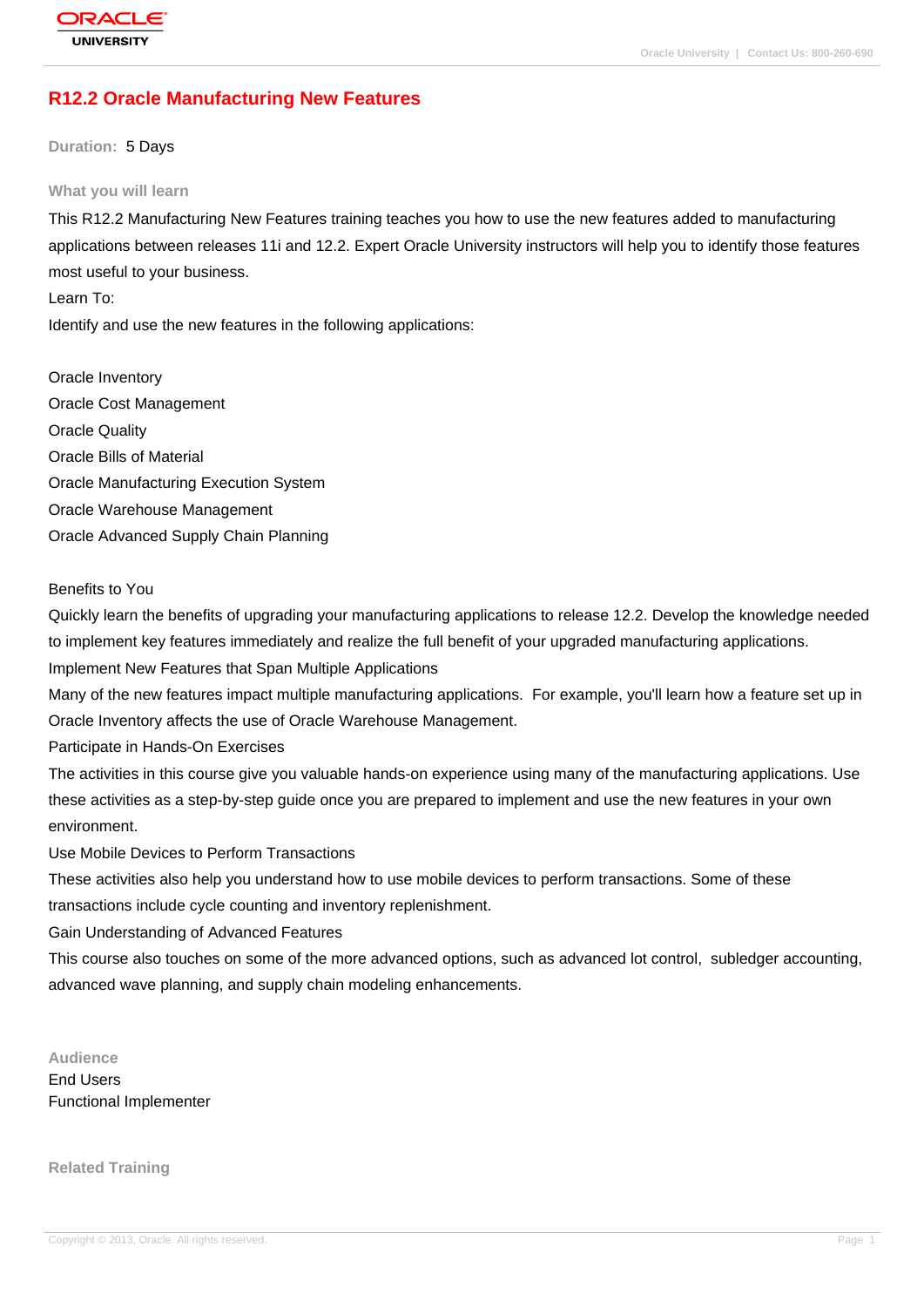## Suggested Prerequisites

Familiarity with the applications discussed in this course.

**Course Topics**

#### **Oracle Inventory New Features**

Defining Process Manufacturing Options on the Process Manufacturing tab (Master Item window) Material Workbench Enhancements Performing a Status Update (Under ERES Approval Status) ERES Approval: Online and Deferred Mode Using On-hand Material Status Using Global Lot Attributes Lot Genealogy Enhancements Enhanced Reservations

### **Additional Oracle Inventory New Features**

Setting Up and Using Serial Tagging Assignments Understanding Return to Vendor Transactions Inventory Picking Rules Enhancements Using Lot Cycle Counting for a Lot Controlled Item

### **Oracle Cost Management New Features**

Upgrading Accounting to Subledger Accounting

### **Oracle Quality New Features**

ERES support for 21 CFR Part 11 Compliance Genealogy Enhancements Quality Integration with Other Manufacturing Applications Usability Improvements in the Quality Workbench Collecting Device Data in the Quality Workbench

### **Oracle Bills of Material New Features**

Calculating Inverse Usage Using Lot Based Components on the BOM for WIP and OSFM Understanding Material Control Attributes in a Common Bill Specifying Sequence Dependent Setup Data Usability Improvements in Setup Changeovers Window

### **Oracle Manufacturing Execution System New Features**

Configuring Options Viewing Dispatch Lists in Oracle MES Transaction Enhancements Streamlining Lot and Serial Capture Reporting and Resolving Exceptions Reserving Completed Serialized Assemblies through Inventory

### **Oracle Warehouse Management New Features**

Personalizing Warehouse Management Mobile Transaction Pages